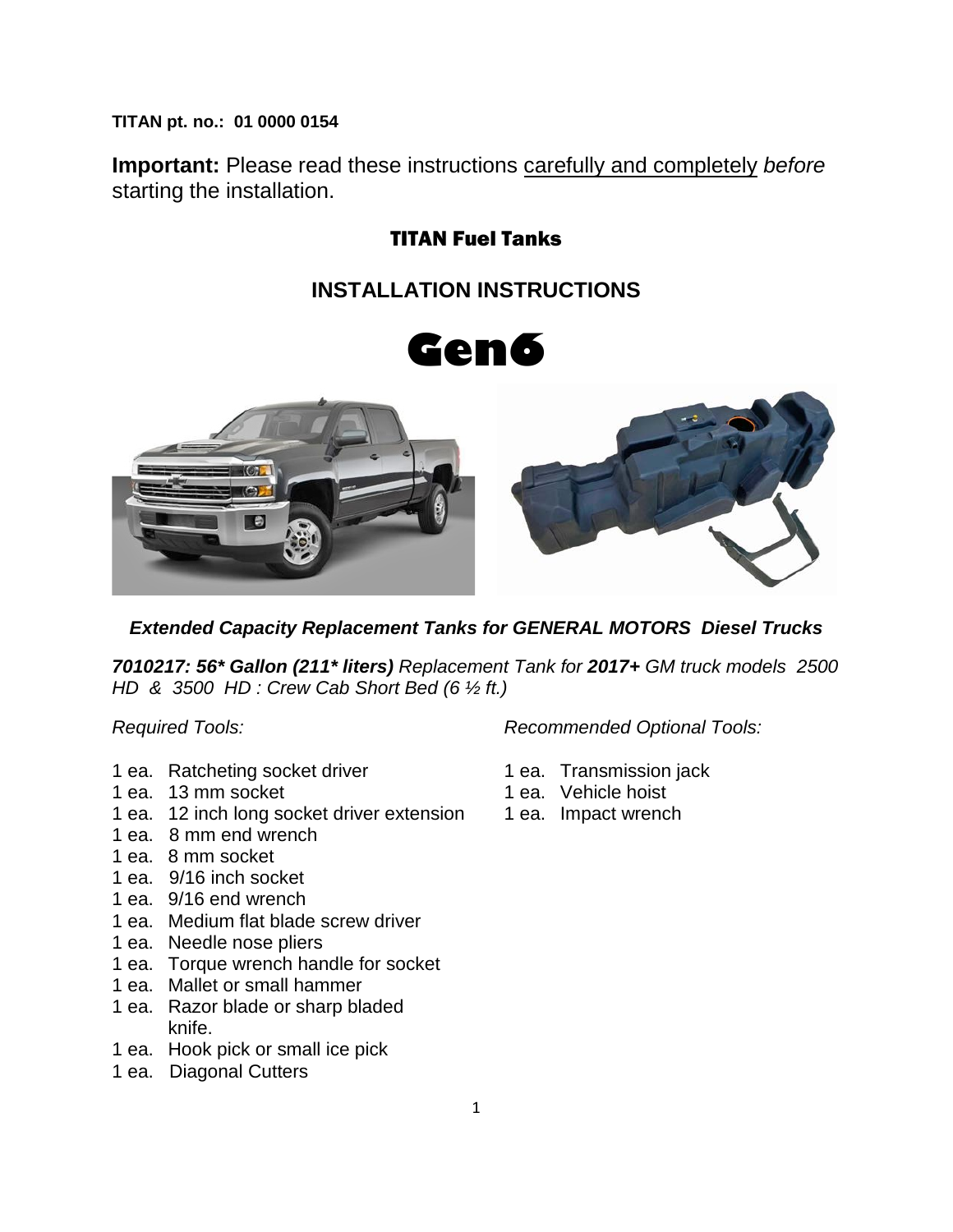### *7010217 Crew Cab, Short Bed Parts List:*

1ea. Extra heavy-duty, 56\* gallon, cross-linked polyethylene (XLHDPE) fuel tank for one of the following General Motors diesel trucks:

> Crew Cab, Short Bed 2017<br>Gen6 Tank Tank Identification: "2017 GM CCSB" TITAN<sup>tm</sup> FUEL TANKS TITANFUELTANKS.COM 2017 GM CCSB 01 0000 0153 DIESEL FUEL ONLY PATENT WWW.TITANFUELTANKS.COM/PATENTS  $\mathbb{S}/\mathbb{N}$ :

*Note: Each tank has the above identification on its bottom. Please check to be sure the tank is properly identified as the one to fit your vehicle.*

| 1 ea. | 01 0000 0153 | Cross-Link Polyethylene (XLHDPE) Molded Tank                   |
|-------|--------------|----------------------------------------------------------------|
| 1 ea. | 02 0000 0197 | <b>BRIGHT ORANGE O-Ring (Insert with Warranty</b><br>Envelope) |
| 1 ea. | 99 0000 0873 | Tapered RED Plug - T-1084 (Place in Sending Unit<br>opening)   |
| 1 ea. | 99 0000 0874 | Tapered RED Plug - T-18 (Place over Fill-neck)                 |
| 1 ea. | 01 0112 0000 | GM 2011+ Crew Cab Short Bed Strap Set                          |
| 1 ea. | 98 0000 0402 | Titan Torque Ring- Gen 6                                       |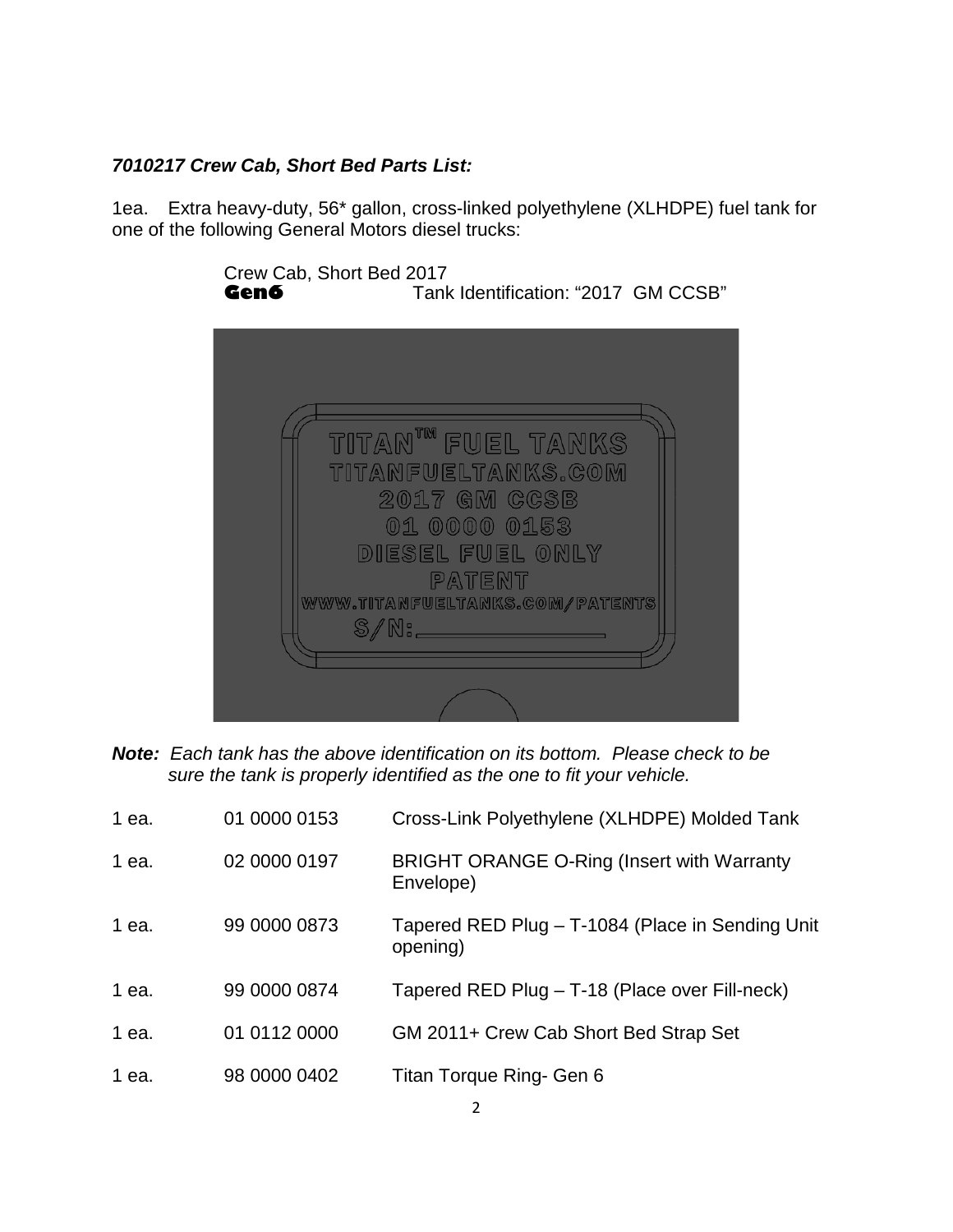| 1 ea. | 99 0102 0000 | Roll Over Valve Assembly with Hose and Vent Cap                                            |
|-------|--------------|--------------------------------------------------------------------------------------------|
| 1 ea. | 99 0000 0185 | <b>TITAN™ Warranty Envelope</b>                                                            |
| 1 ea. | 01 0000 0154 | 2017 GM Crew Cab Instructions (To be inserted in<br>warranty envelope)                     |
| 1 ea. | 99 0000 0581 | Black & Yellow - NOTICE: Before Install - Inspect<br>sticker (Place on top flange of tank) |

*IMPORTANT NOTICE: Before installation, be sure to thoroughly inspect inside of the tank for ANY foreign debris!* 

## **I. Remove Original Equipment Tank**

### Step Description

- 1 Place the vehicle on a hoist that leaves the entire underside of the frame unobstructed.
- 2 Drain all the fuel from the original equipment (OEM) tank using a TITAN Fuel Caddy, pump or siphon.
- 3 Remove OEM tank plastic shield or shell (if applicable) from vehicle.
- 4 Support the OEM tank.
- 5 Disconnect the fill hose from the OEM tank's king nipple.<br>6 Disconnect fuel lines at the front of the OEM tank near the
- Disconnect fuel lines at the front of the OEM tank near the water separator (see Fig. 1). Leave fuel lines in place, for the moment, on top of OEM tank.
- 7 Loosen and remove OEM tank straps by undoing the bolts at outside of tank and unhook straps on the inside and lower tank a few inches.
- 8 Disconnect vent line hose from sending unit at the top of the tank.
- 9 Disconnect fuel gauge electrical connection from sending unit.
- 10 Remove the OEM tank from the vehicle.

# **II. Prepare Vehicle and Replacement Tank**

### Step Description

- 11 Use hook pick or small ice pick to disconnect the fuel lines from the sending unit (See Fig. 2). Remove the fuel lines from the top of the OEM tank.
- 12 Use a mallet and screw driver or punch to loosen the OEM hold-down ring on the sending unit by tapping it and turning it counter-clockwise (See Fig. 3). Remove the sending unit from the OEM tank. Do NOT reuse factory o-ring seal.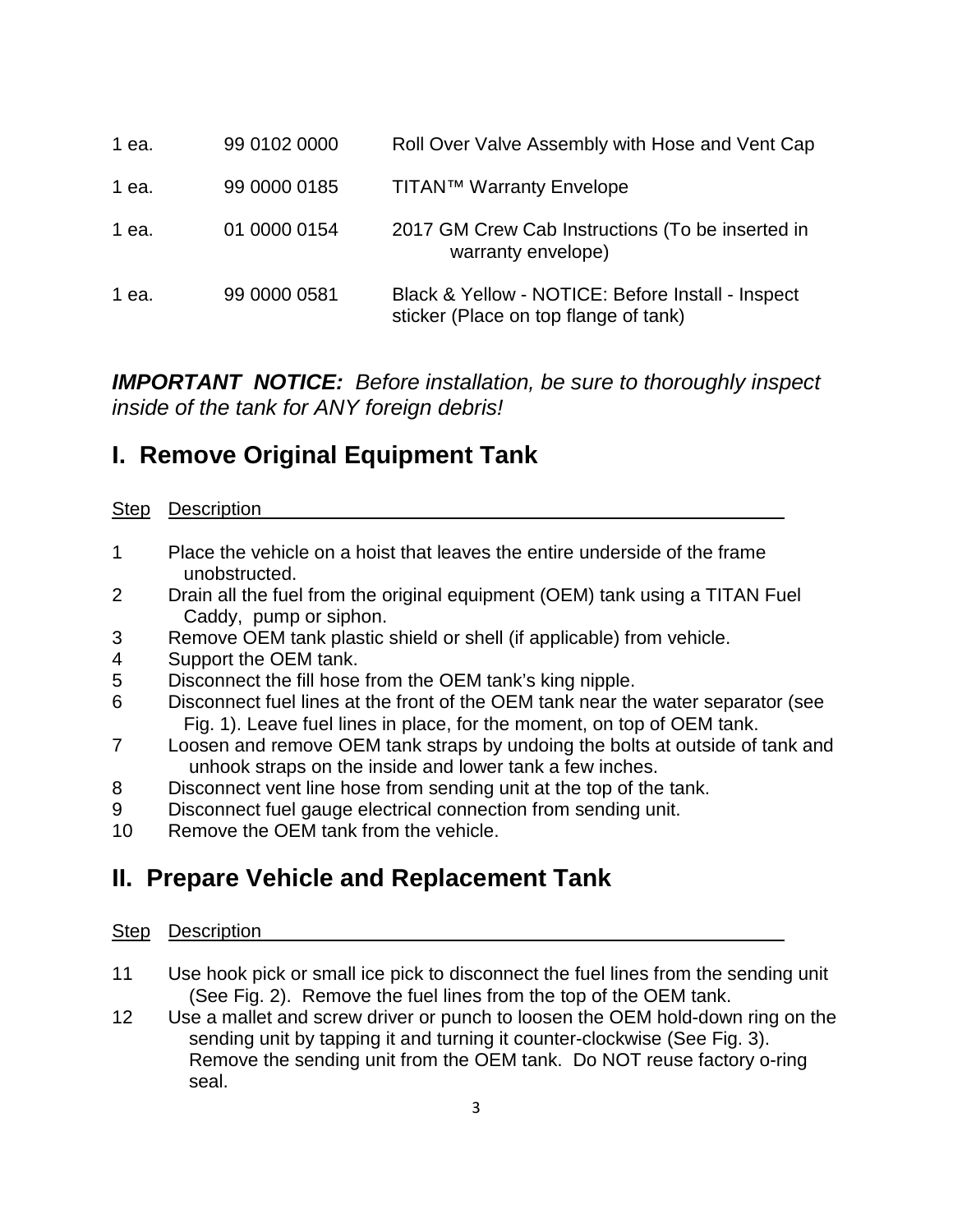

(Fig. 1) Disconnect fuel lines at the front of the OEM tank near the water separator.





(Fig.2) Disconnect fuel lines at (Fig.3) Loosen hold-down ring on OEM tank by tapping the sending unit using pick. counter-clockwise, remove and lift out sending unit.

- 13 The new TITAN fuel tank comes with the sending unit mounting hardware, the o-ring gasket and Torque Ring top hold-down ring, packaged separately or included in the envelope with the instructions. Place the new o-ring into the gland (groove) on the new tank.
- 14 Carefully place the sending unit into the new TITAN replacement tank. Make sure the o-ring gasket is placed properly under the sending unit to seal correctly. Before installing the sending unit into the replacement tank, BE SURE THE INSIDE OF THE TANK IS FREE OF DIRT OR DEBRIS OF ANY KIND.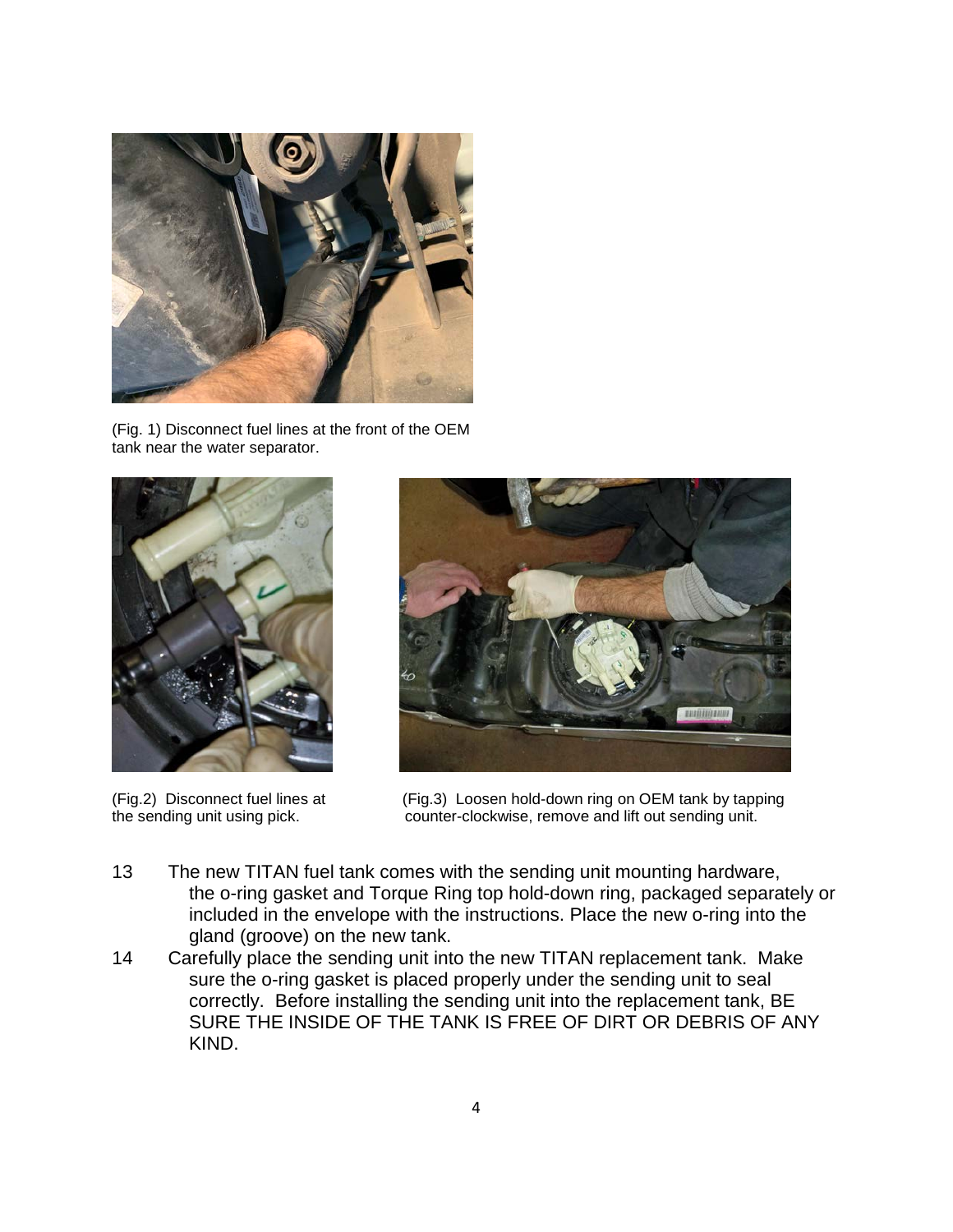- 15 Make sure the tab on the sending unit is lined up with the "Tab Location" mark on the TITAN tank (see Fig. 4).
- 16 Place the included TITAN Torque Ring, top hold-down ring onto the lugs and the sending unit and turn it clockwise as far as it will go (see Fig. 5).
- 17 Retrieve the fuel lines from the OEM tank and attach the suction and return fuel lines to the sending unit which is now installed in the replacement tank. After attaching them to the sending unit, lay the fuel lines into the fuel line groove provided in the top of the replacement tank (See Fig. 6). If desired, it is good practice to tie the two lines together with snap ties.

# **III. Install Replacement Tank in Vehicle**

### Step Description

- 18 The TITAN tank straps will reuse the original equipment mounting brackets and bolts. Hang the inboard side in the brackets first.
- 19 Place tank on a transmission jack. Then lift the tank high enough to reconnect the sending unit electrical connection and the vent hose to the sending unit (See Fig. 7).
- 20 Once all connections are securely attached, lift the tank the rest of the way into place with the jack.
- 21 Attach the fill hose to the king nipple on the replacement fuel tank and clamp tightly. Reconnect the fuel lines at the top front of the tank (see Fig. 8).
- 22 Finish attaching the tank straps and tighten them to OEM specifications.
- 23 Make sure ALL mounting hardware, clamps, bolts, etc. are properly installed and TIGHT. Double check it.
- 24 Lower vehicle, fill tank with diesel fuel (do not "top off") and check for leaks.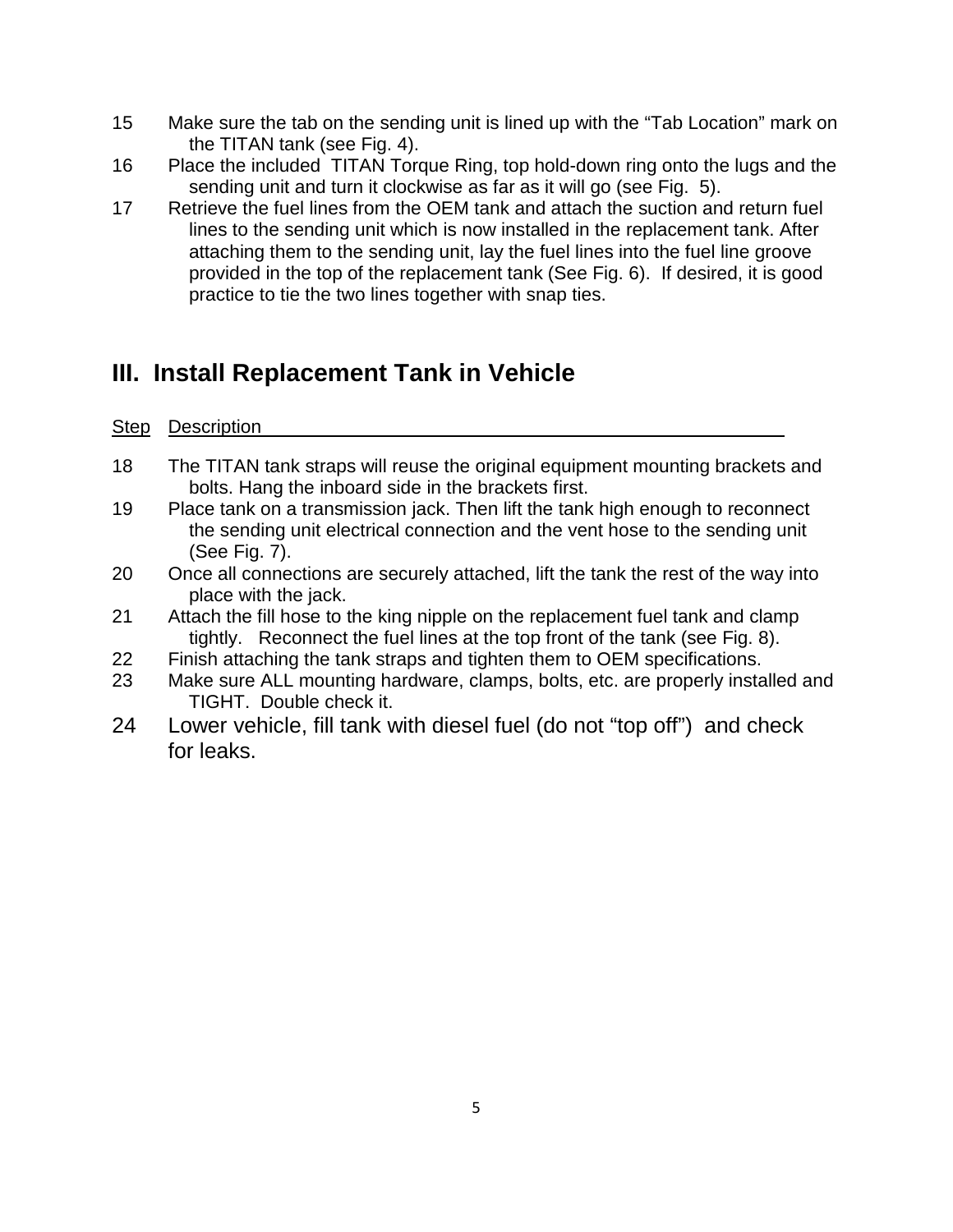



(Fig 4) Line tab on sending unit up with "Tab (Fig. 5) Tighten the top TITAN Torque hold-down Location" marks on the TITAN tank. ring onto the sending unit by turning it clockwise as far as it will go.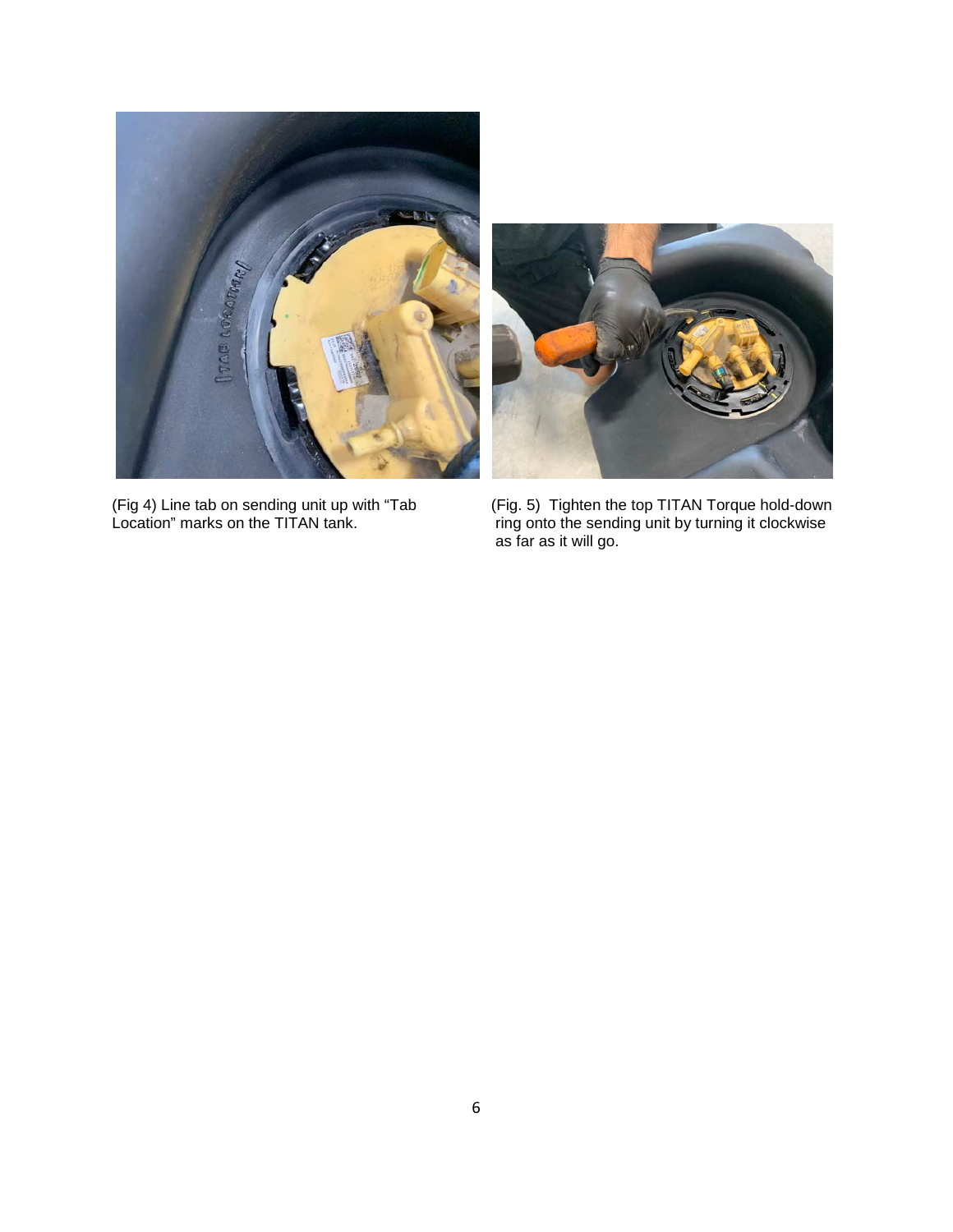

(Fig. 6) New TTITAN tank with fuel lines connected to the sending unit and in place.

(Fig. 7) Lift tank high enough to reconnect electrical cable and vent hose to sending unit.